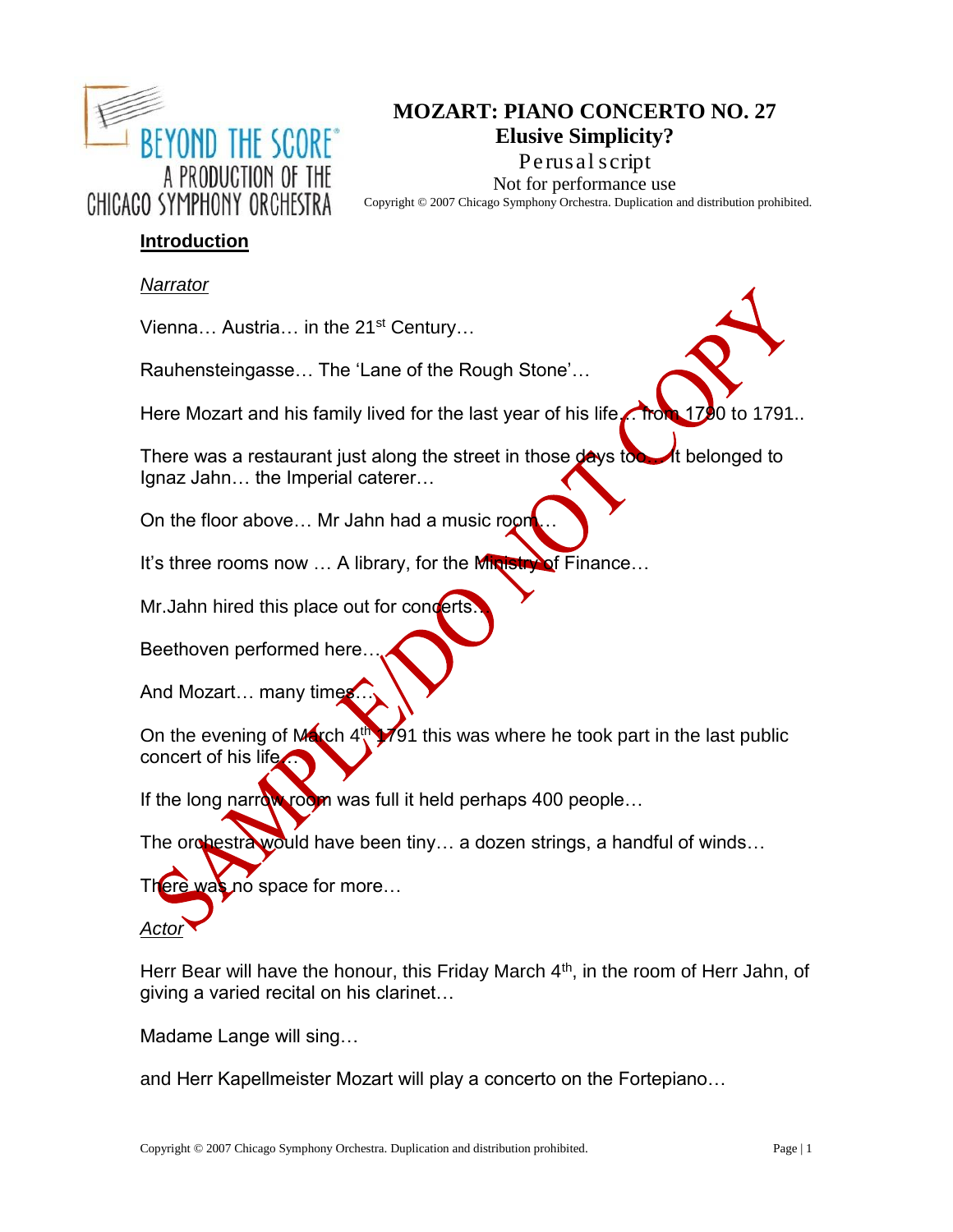What Mozart played… was probably his new piano concerto… finished two months before…

Number 27… the last he would ever write…

## *Music example 1 The opening of the concerto up to bar 26 downbeat (52")*

### *Narrator*

In the late 1780s… a journalist described the Vienna Mozart knew…

### *Actor*

The city and its suburbs are laid out in a circle, twenty miles

At least a quarter of a million people live here, from all the European nations..... There's a numerous, wealthy and brilliant nobility... A prosperous middle class... And in the streets a continuous bustle of people, horses and waggons...

### *Narrator*

Mozart loved this crowded city

*Actor*

For my *métier*, this is the best place in the world!

*Narrator*

His apartment was right in the center... just a few minutes on foot... or horseback... from most of the places he had to get to...

## Acto<sub>r</sub>

Here the streets are never deserted, whatever the time of day. There are chairs on the sidewalks, ices in the coffee houses...

### *Narrator*

There were more than 70 coffee-houses…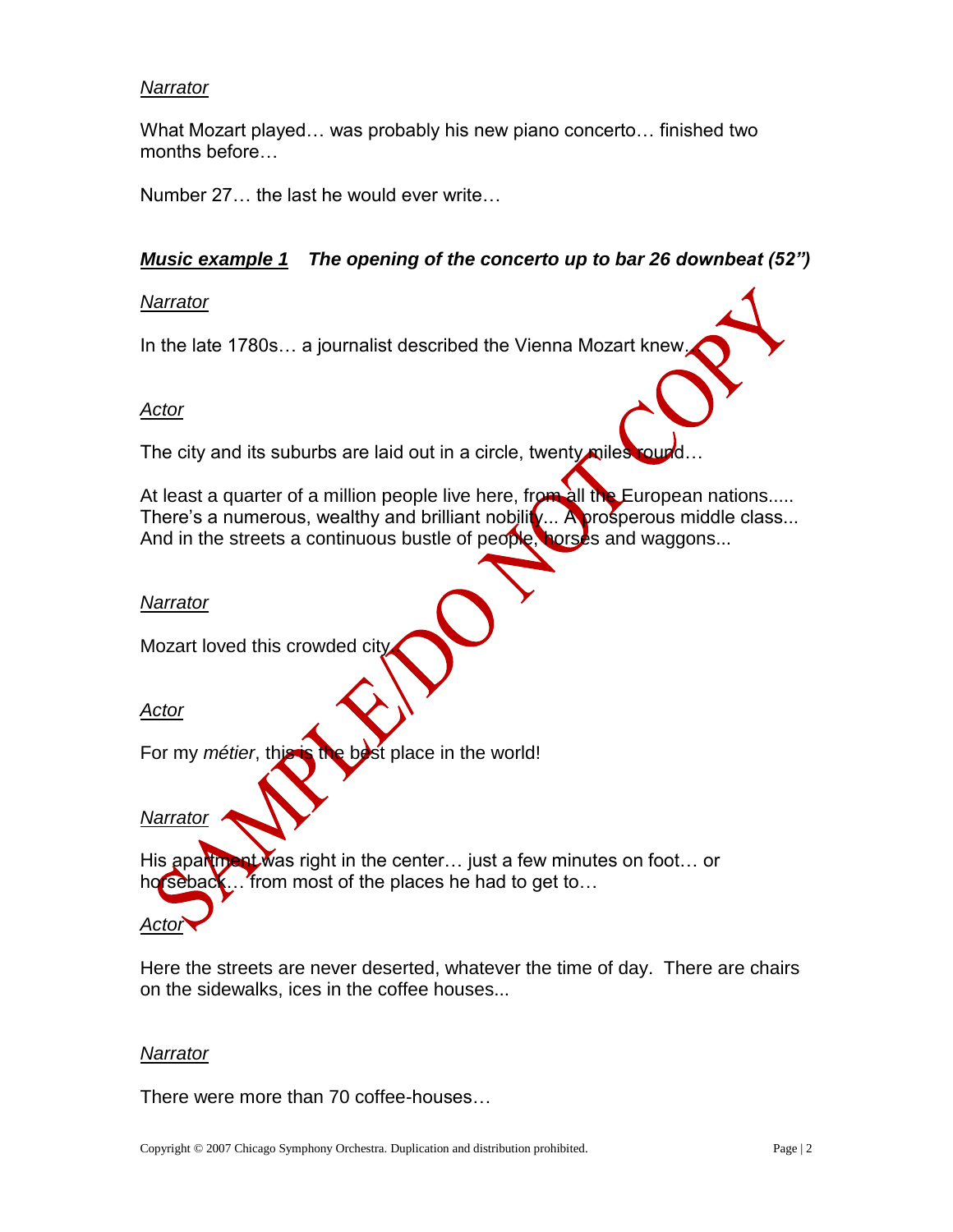# *Actor*

In a coffee-house one may study, play cards, chat, sleep, do business, talk politics, read the newspapers… In some, people are beginning to smoke tobacco…The usual game... is billiards… *Narrator*

Mozart adored billiards and had a billiard-table in his apartment… with 5 balls, 12 cues and a lantern with 4 candles…

## *Actor*

Many a game I played with him there… and I always lost…

### *Narrator*

This was not a rich family, but not poor either…

They had two children to feed and clothe… and two servant girls…

### *Actor*

It is a lie that my wife is extravagant. What she needs she makes for herself... and she dresses her own hair every day.

### *Narrator*

Mozart himself had a hairdresser... Mr Pfannhauser... who called at six o'clock every morning…

### *Actor*

One day I was completing Mozart's pigtail, when he stood up and dragged me after him into the next room... and started to play on his fortepiano...

I was so amazed, I let go his pigtail and didn't finish till he stood up…

### *Music example 2 Mvt 1, cadenza from bar 13 to 30 (30") played on the FORTEPIANO*

### *Narrator*

Mozart's daily life was hectic… His father Leopold…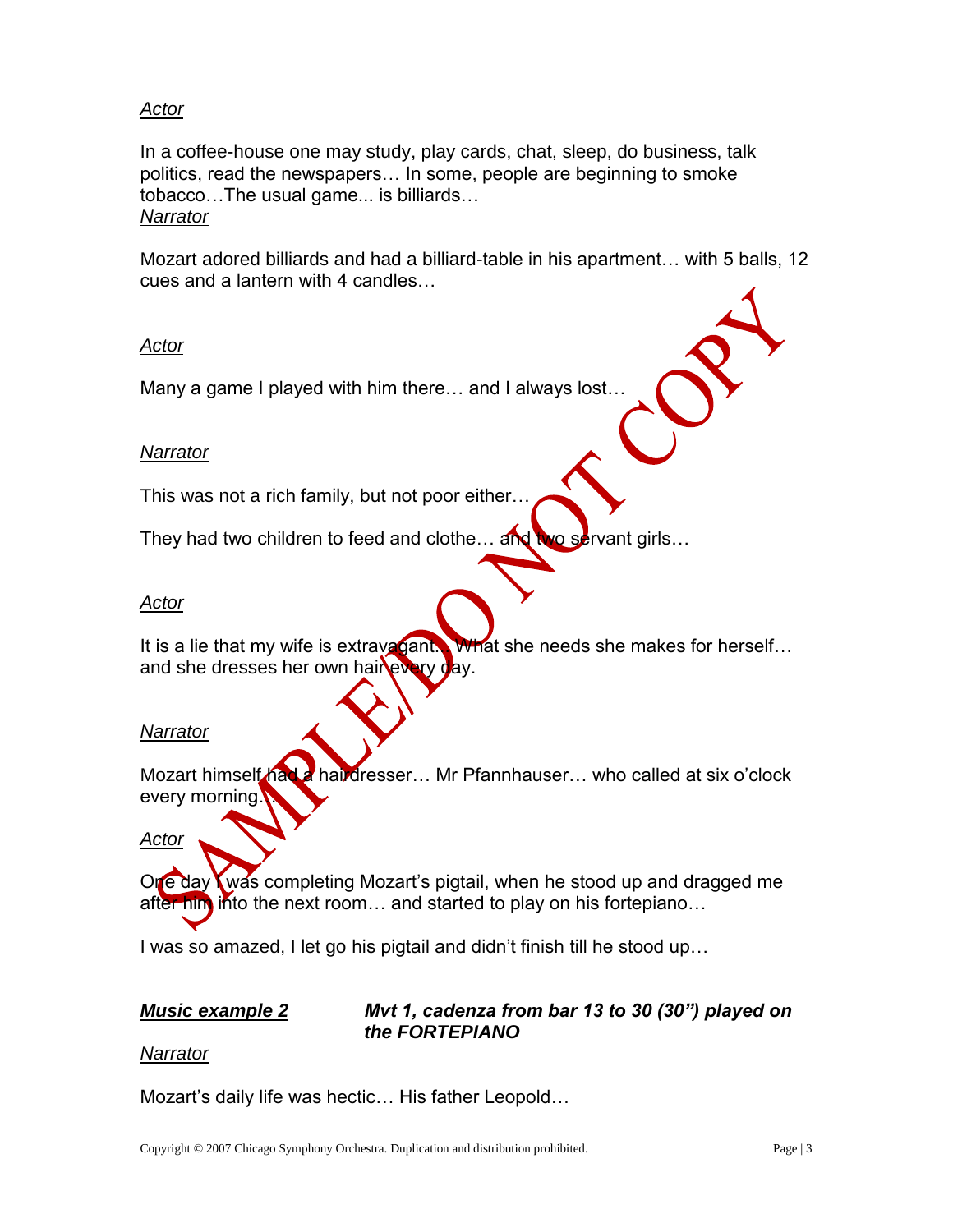## *Actor*

My dear daughter!

Here in your brother's house, we never get to bed before one. And I never get up before nine. Every day there are concerts, and the whole time is given to teaching, music, composing and so forth. It's impossible to describe the hustle and bustle. I feel quite out of it. If only the concerts were over! Since my arrival your brother's piano has been taken at least a dozen times to the theatre or some other house.

## *Narrator*

A few streets away was the vast palace from which the whole Habsburg Empire was ruled…

The late Emperor Joseph II was a cultured man... and popular because he introduced liberal laws and greater freedom of speech… Several of his advisers were Mozart's supporters…

And he himself appreciated Mozart…

## *Actor*

The theatre could not have been more crowded and every box was full. But what pleased me most was that His Majesty was present and, goodness!  $-$  how delighted he was, and how he applauded me!

### *Narrator*

In 1790 Joseph died and was succeeded by his brother Leopold...

conservative, repressive and suspicious…

The new emperor has never been to the theater… and shows no interest in music…

## *Narrator*

*Actor*

Leopold detested new ideas and everything that threatened change…

He was terrified by the recent revolutions in America and France… and by the fashionable new way of thinking called…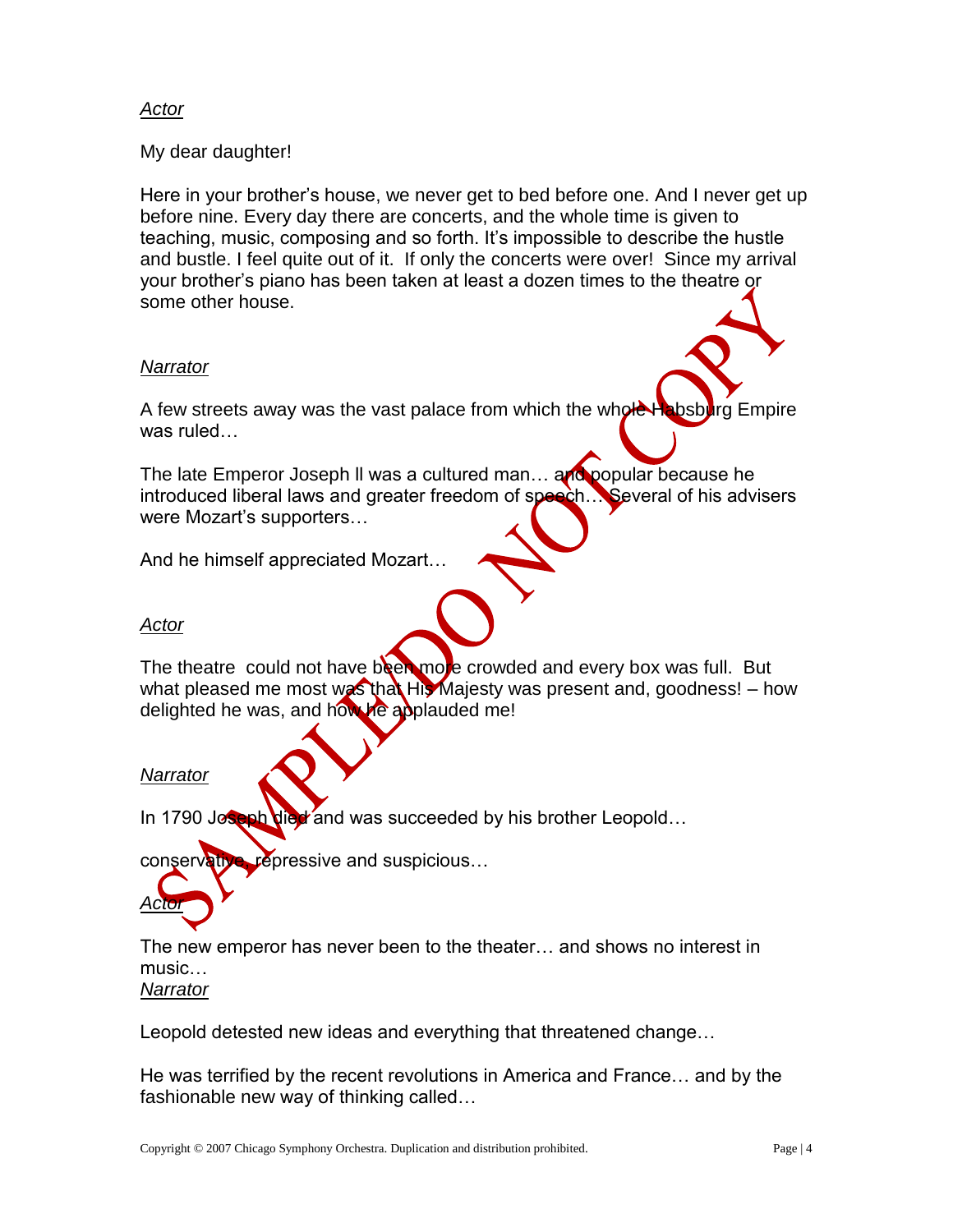The Enlightenment…

A few steps from his palace… and from Mozart's apartment… was a building the Emperor especially hated… the private house where Vienna's Freemasons used to meet…

The Freemasons were the center of Enlightened culture in this city…

*Actor*

We are the angels of humanity!

*Narrator*

They talked and exchanged ideas…

And worshipped the great thinkers of the time

like the German Immanuel Kant…

*Actor*

There is nothing higher than  $Re$ 

### *Narrator*

Or the Frenchman Voltaire *Actor*

Freedom of thought is the life of the soul!

**Narrat** 

Mozart was a devoted Freemason…

Most weeks he crossed the center of the city to take part in meetings and in rituals…

Several times he wrote music for these events…

Through Freemasonry he also made the connections essential to his work…

Copyright © 2007 Chicago Symphony Orchestra. Duplication and distribution prohibited. Page | 5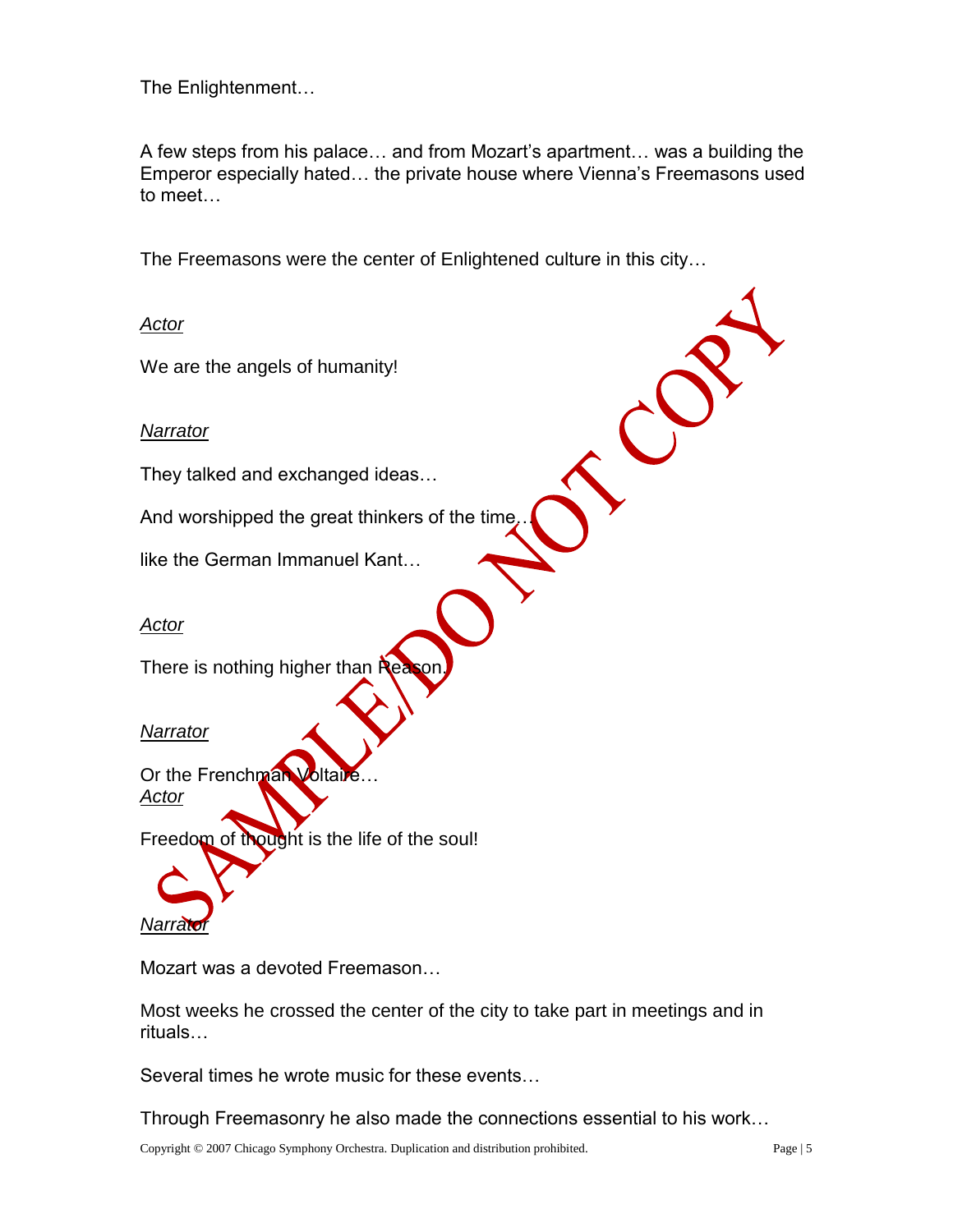Sometimes these led to the strangest of places…

In the fall of 1790, just around the corner from the composer's apartment, a certain Mr Müller opened a show of waxworks … a fake mausoleum… in honor of a national hero who'd died not long before…

There was a glass coffin… and waxwork mourners all around… And at the top was a clock, with a barrel organ in it…

Mozart thought this instrument ridiculous…

*Actor*

It's boring!... Too childish and high-pitched for my taste…

*Narrator*

But he needed the money so he wrote a piece for

*Actor*

Splendidly illuminated and open from eight in the morning until eleven at night.... this sight will surprise every visitor.

A first class seat costs one florin…

Upon the stroke of every hour a funeral music will be heard...



*Music example 3 Sound of clock chiming, the barrel-organ mechanism winding up and then the opening of K594 to bar 20 downbeat, played by wind octet behind the screen (50")*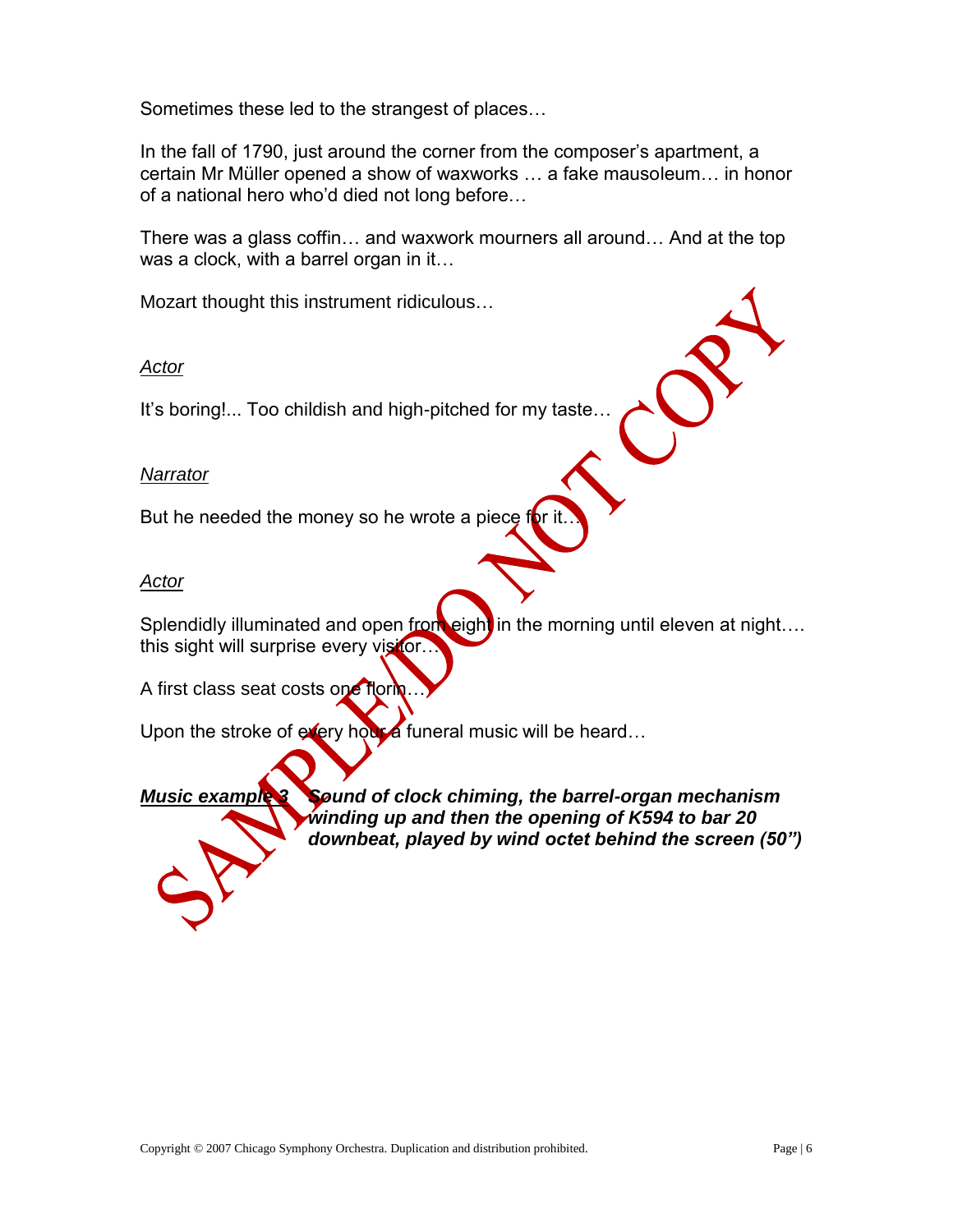Vienna, in Mozart's day, was alive with entertainments, from waxworks to gambling dens… from zoos to concerts and grand opera…

### *Actor*

The city's greatest festival is Carnival... which begins on the  $7<sup>th</sup>$  of January and lasts around two months until Ash Wednesday…

### *Narrator*

This was a profitable time of year for a composer…

For the 1791 Carnival Mozart wrote forty-one dances... for which he was paid handsomely…

He considered it trivial work…

### *Actor*

Too much for what I did!... Not enough for what I could have done...

### *Narrator*

What he *could* have fone. What he *wanted* to do... was write more works like this new piano concert

which he finished on 5<sup>th</sup> January, just in time for the upcoming celebrations...

### *Actor*

During Carnival there are concerts everywhere...

'Music in so-and-so's rooms', 'Music with trumpets and drums', 'Music by candlelight'…

There are also banquets, and shows and distractions… but most of all…

there's dancing... *Narrator*

One of the most popular Carnival entertainments was…

Copyright © 2007 Chicago Symphony Orchestra. Duplication and distribution prohibited. Page | 7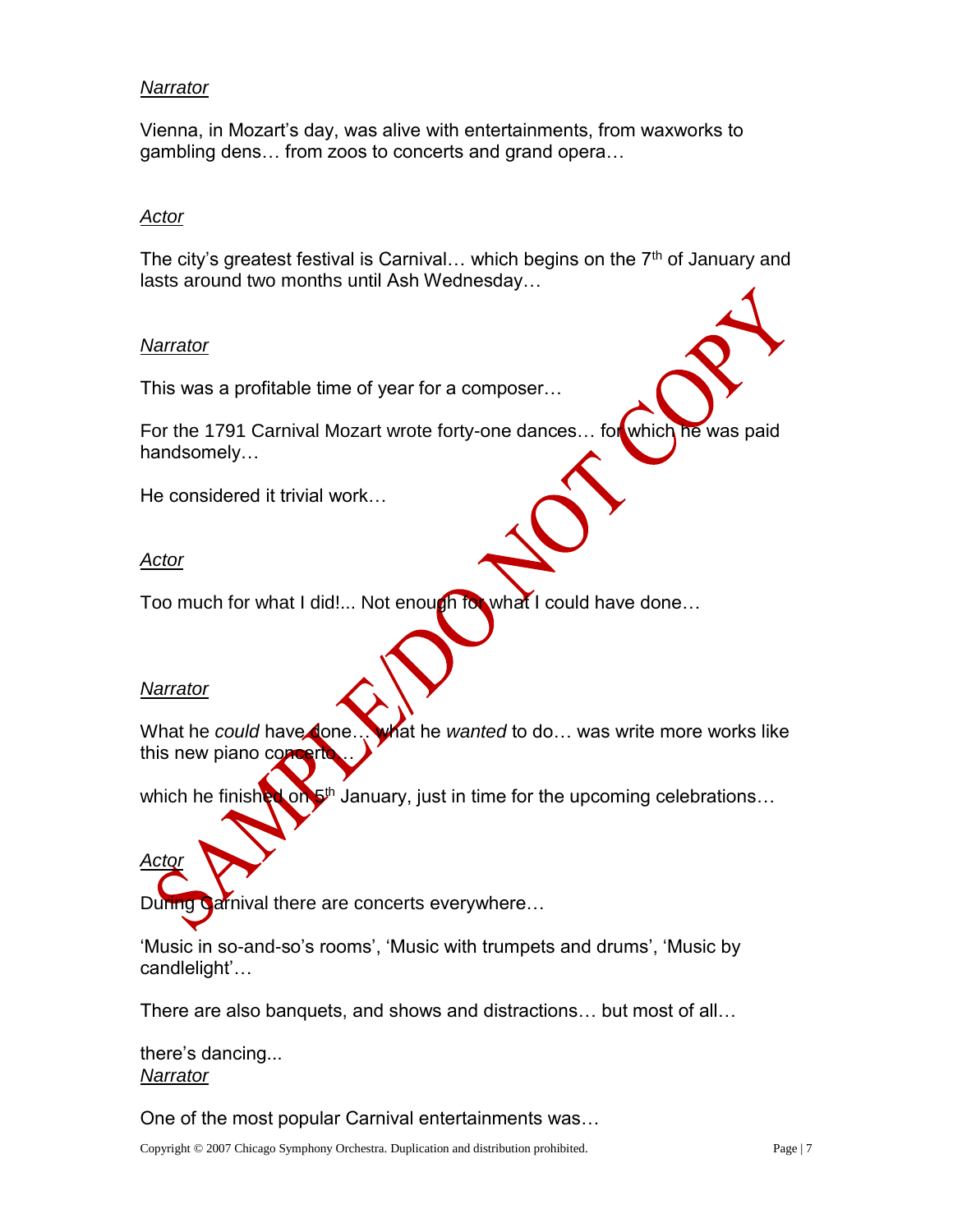*commedia dell'arte*… traditional Italian street-theater…

with its stock characters in comic masks…

Upper-class authority figures everyone could laugh at… The hunchback Pulcinello, and the pompous Doctor in his flapping gown…

Lower-class servant types like the charming Columbina… or the devious and resourceful Harlequin in his diamond-patterned costume…

*Actor*

My dearest father!



This is Carnival time and there is dancing everywhere. I want to go the Ballroom dressed as Harlequin (but not a soul must know)... So please send my Harlequin costume…

Here's my plan... During the last Carnival days we'll collect a company of friends and perform a pantomime, written by me, in the middle of the dance hall…

*Narrator*

All that survives is a single violin part… and a letter explaining what went on...

*Actor*

On Carnival Monday our company of masqueraders went to the Ballroom, where we performed a pantomime exactly filling the half-hour intermission in the dancing…



*Music example 4 K446 Endgültige Fassung, No. 1 Scena l Violin 1 opening to bar 11 2nd beat, double-bar line (15") [Pantalon und Columbine zanken sich]*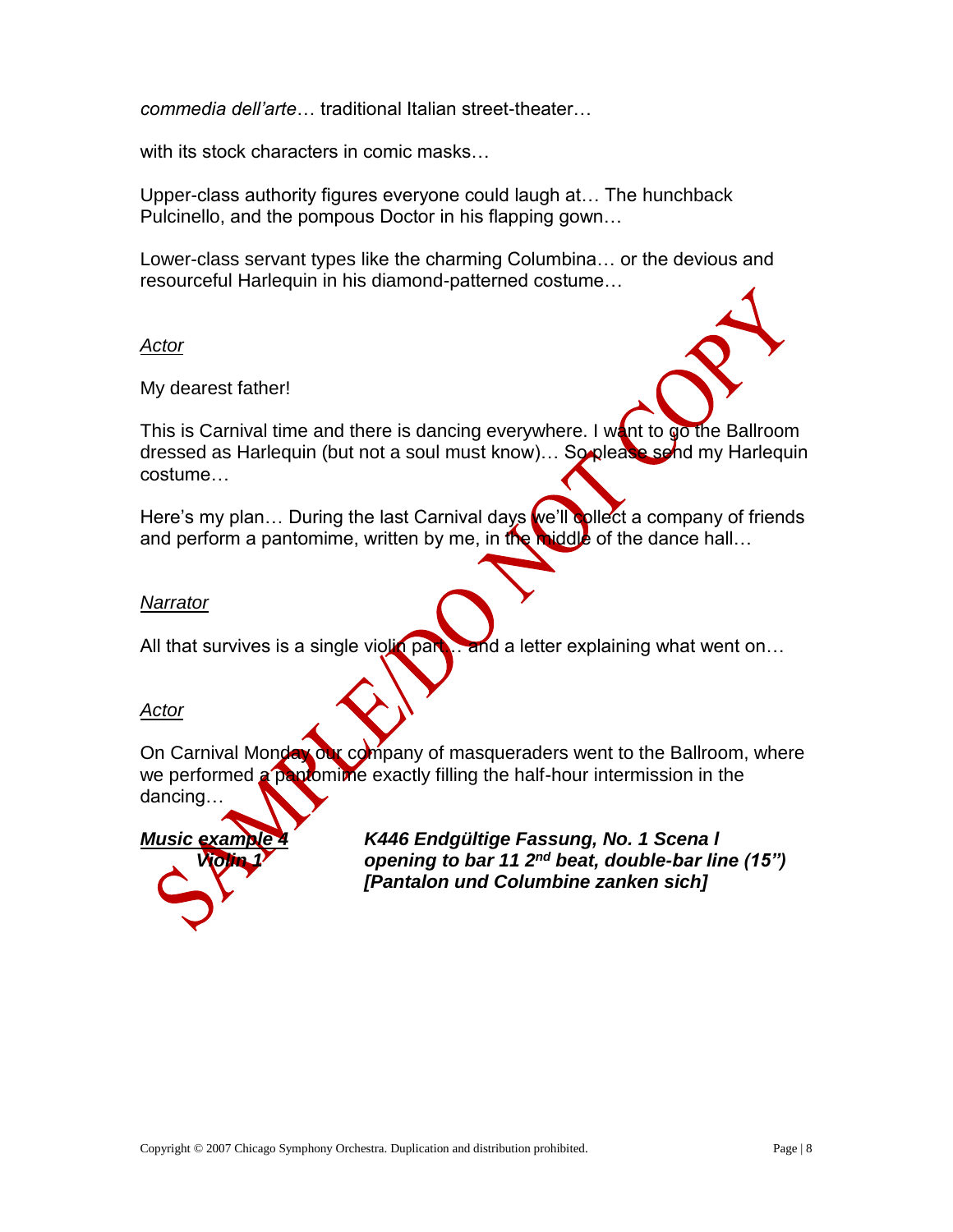*Actor*

My sister-in-law played Columbina…

*Music example 5 K446 Endgültige Fassung, No.1 Scena ll Violin 1 bar 13 to bar 16 downbeat (15") [Columbine ist traurig] Actor* I was Harlequin, in my costume… *Music example 6 K446 Endgültige Fassung, No.Vll Violin 1 opening to bar 8 downbeat (20") [Harlequin guckt aus dem Kastern heraus - Allegro] Actor* My brother-in-law was Pierrot… *Music example 7 K446 Endgültige Fassung, No.Vll Violin 1 bar 45 to bar 48 (15") [Pierò bewegt sich, Columbine arbeitet - Adagio] Actor* Our old friend the dancing master played Pantaloon... *Music example 8 K446 Endgültige Fassung, No.1 Scena ll Violin 1 bar 5 to bar 9 downbeat (15") [Pantalon macht Ceremonien] Actor* And a painter (Mr Grassi) was the Doctor! *Music example 9 K446 Endgültige Fassung, No.1 Scena ll Violin 1 opening to bar 4 (15") [Der Dottore kommt - Maestoso] Actor*

The plot and music were mine. The dancing master directed us… and I must say… the result was charming…

*Music example 10 K446 Endgültige Fassung, No.Vll Violin 1 bar 72 to bar 75 (15")*

Copyright © 2007 Chicago Symphony Orchestra. Duplication and distribution prohibited. Page | 9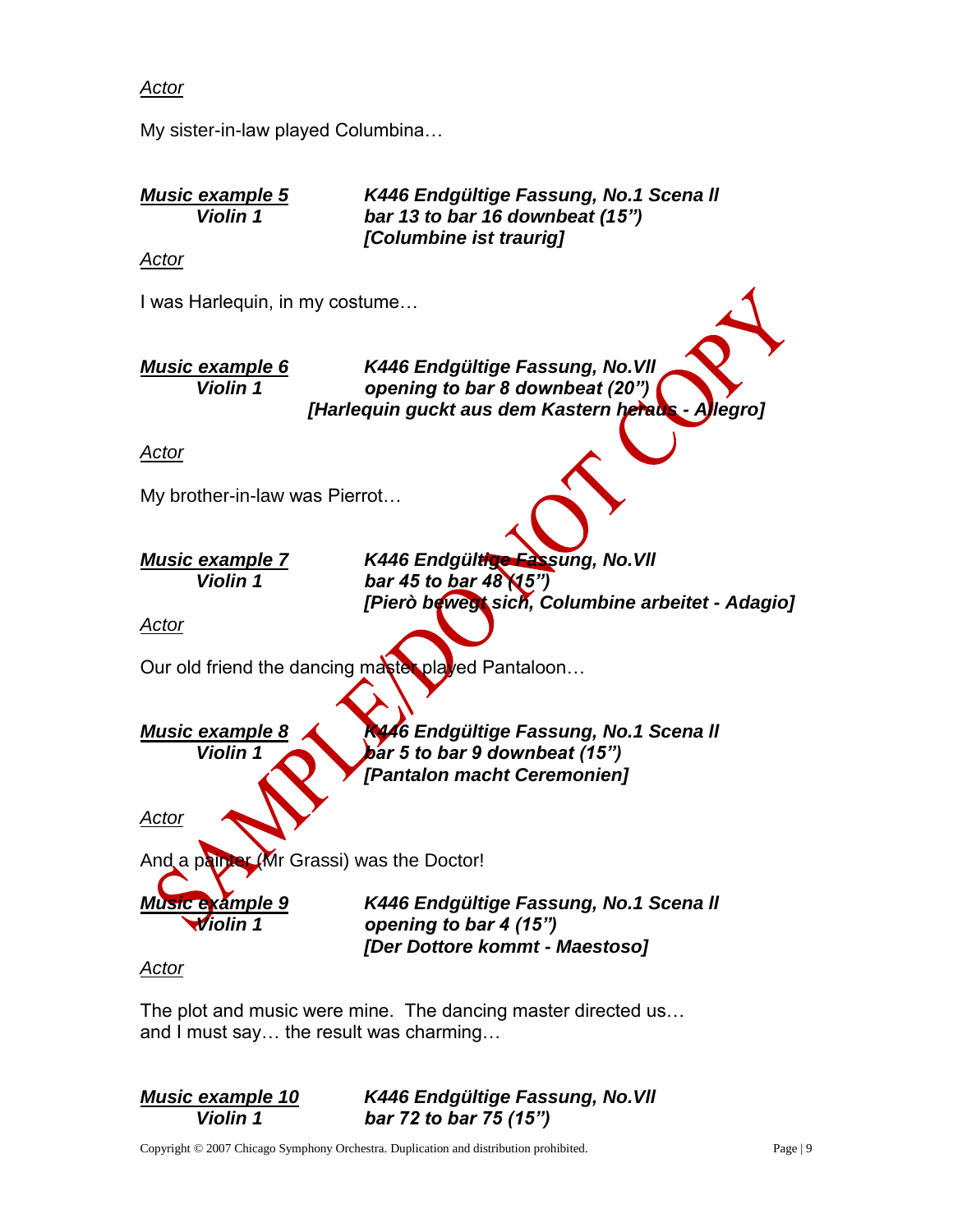$\sim$ SPARITO N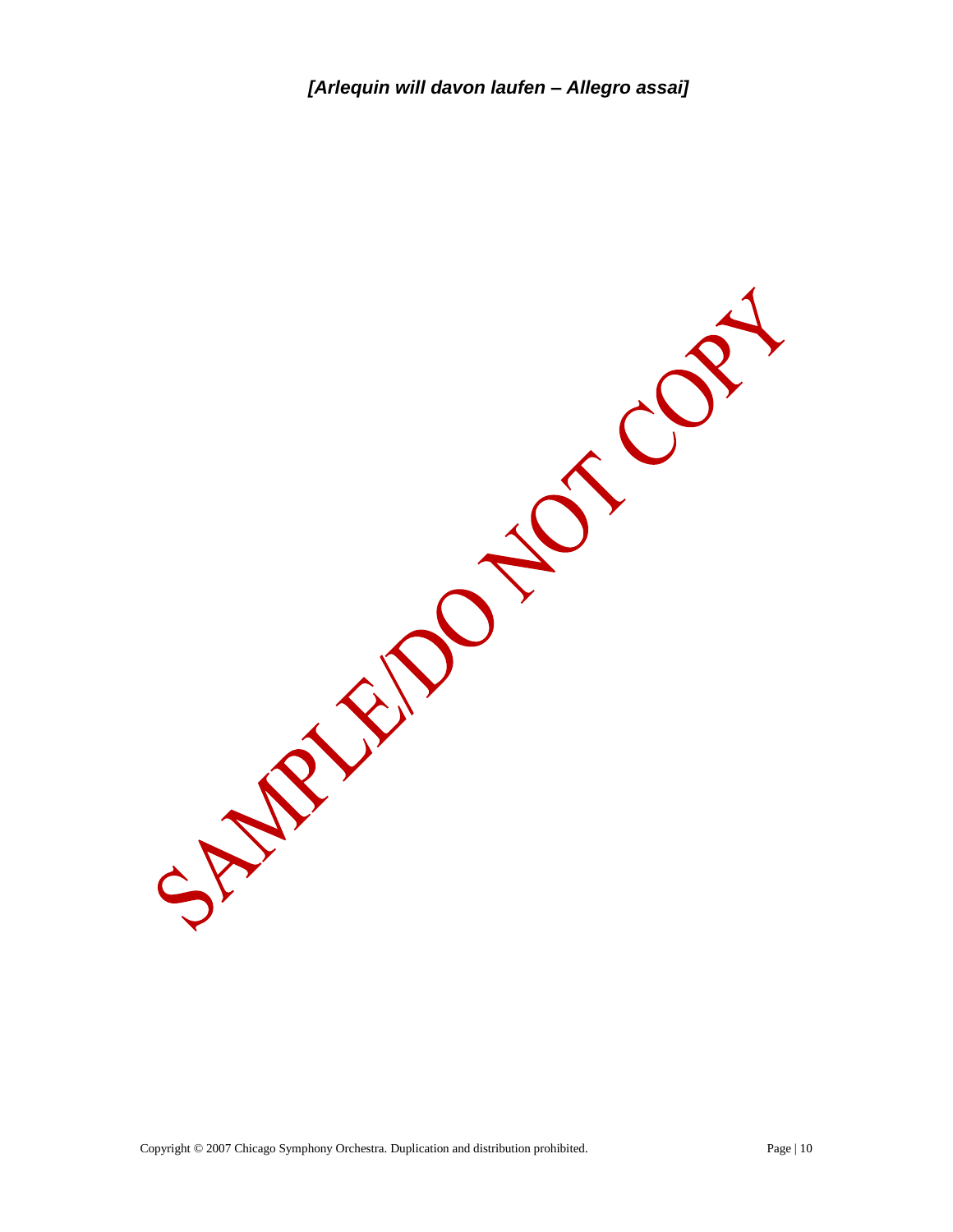*Commedia dell'arte*… its characters and stories… deeply influenced European art and music in Mozart's time…

Think of his comic operas… filled with clever and ingenious servants…

### *Actor*

Susanna in 'The Marriage of Figaro'... Leporello in 'Don Giovanni'... the maid Despina in 'Cosí fan tutte'…

### *Narrator*

All commedia figures…

Or the ridiculous lawyers... doctors... and lustful aristocrats in almost every scene…

But *commedia* is not only important in Mozart's operas… You can hear its dramas and its gestures in his symphonies… his string quartets… and most of all… his piano concertos…

*Music example 11 Mvt 1 bar 1 to bar 5, 2nd beat (10")*

*Narrator*

*Narrator*

A melody like someone singing... Maybe the innocent and carefree Columbina...

A very different character interrupts...

*Music example 12 bar 5, 3rd beat, to bar 6, 2nd beat (4")*

A fragment of a march?… A soldier?…

A self-important man!…

The first character takes no notice…

## *Music example 13 bar 6, 3rd beat, to bar 9, 2nd beat (8')*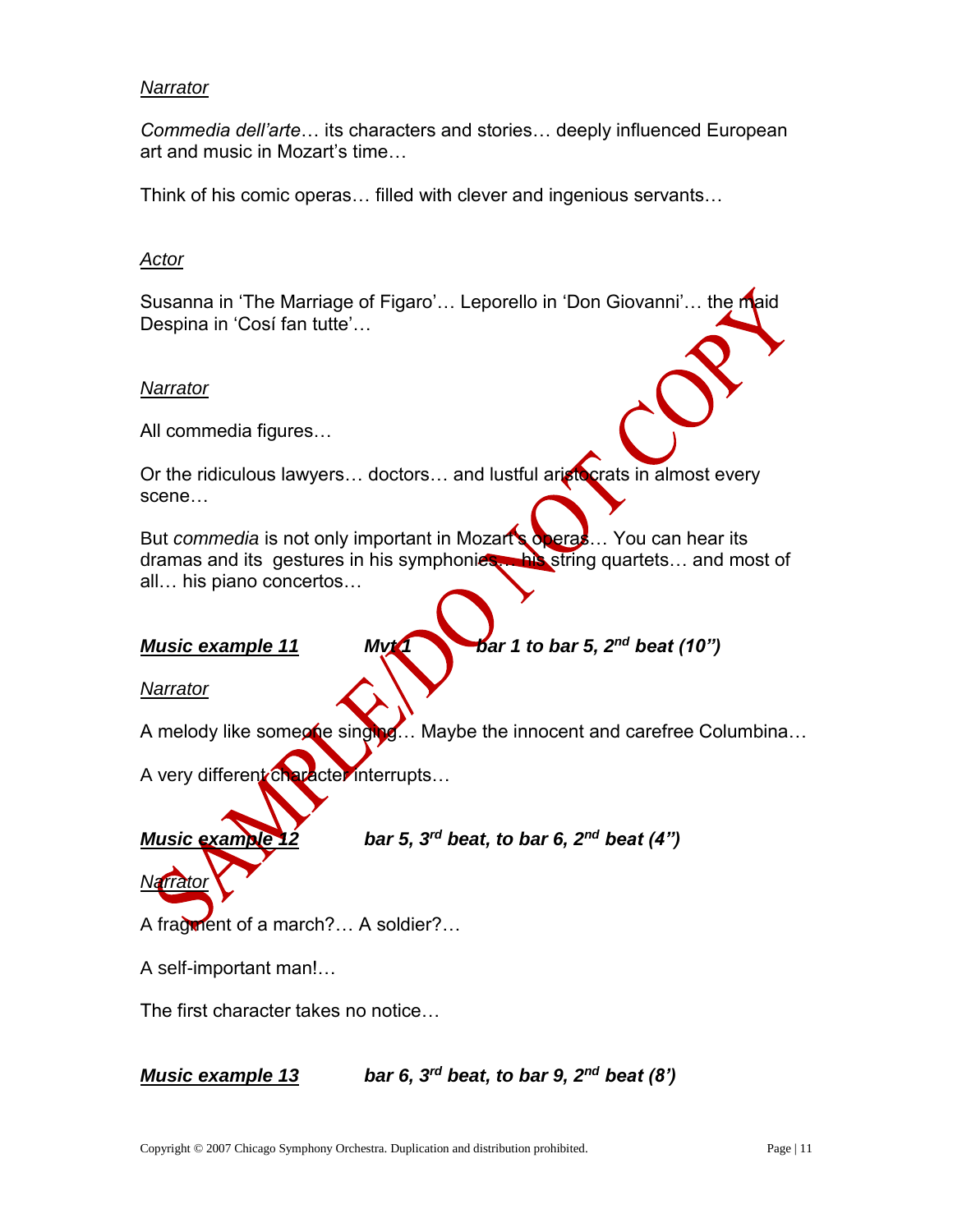The second character interrupts again… with exactly what he said before…

## *Music example 14 bar 9, 3rd beat, to bar 10, 2nd beat (4")*

### *Narrator*

The singer still pays no attention… and completes her song…

*Music example 15 bar 10, 3<sup>rd</sup> beat, to bar 13 downbeat* 

### *Narrator*

The result? Dramatic tension… and a sudden clash…

*Music example 16 bar 13, 2nd beat, to bar 16 downbeat (8")*

### *Narrator*

This simple pattern... encounter, then collision... is everywhere in this music... and the basis of its drama…

A moment later, we hear a new version of the same idea... The violins pleading... and the flute answering lightheartedly...

*Music example 17 bar 16, 2nd beat to bar 20 downbeat, WITHOUT 2nd violins… (8")*

**Narrato** 

The pleading becomes more intense… filled with longing…

*Music example 18 bar 29 to bar 31, 2nd beat (6")*

# *Narrator*

And the answer's now more mocking… with a hint of laughter…

# *Music example 19 bar 31, 3rd beat to bar 32 complete (4")*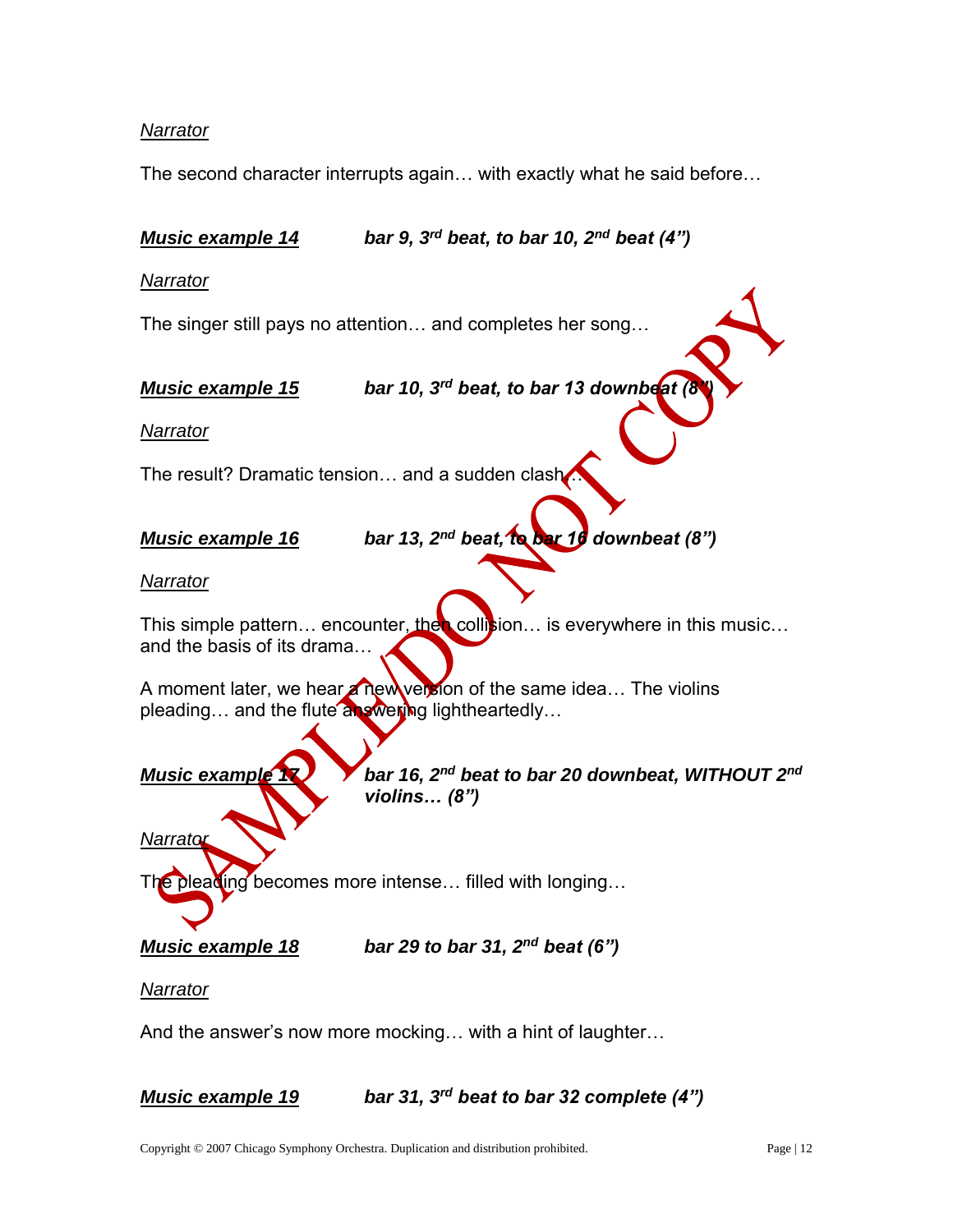Without warning… the violin music grows desperate and strange…

## *Music example 20 bar 33 to bar 35, 2nd beat, WITHOUT 2nd violins and violas (1st violins, cellos and basses only) (6")*

### *Narrator*

What causes this change of mood?

A single note… D flat...

### *Music example 21 Piano play D flat element (2")*

*Instruction to soloist: Play a skeletal snatch of 33-4, clearly emphasising the D flats and the dissonance of this note.*

*Narrator*

Which clashes with the harmony... like the shadow of a pain... and then as quickly… disappears...

## *Music example 22 Piano play B flat major chord (2")*

*Instruction to soloist: Play a skeletal snatch of bar 36, so that the listener hears the plain return of the B flat major harmony.*

*Narrator*

When Mozart's characters engage in conversation... there's often an argument... and then the chorus intervenes... the orchestra... the crowd in the bustling street…

### *Music example 23 bar 35, 3rd beat to bar 42 complete (15")*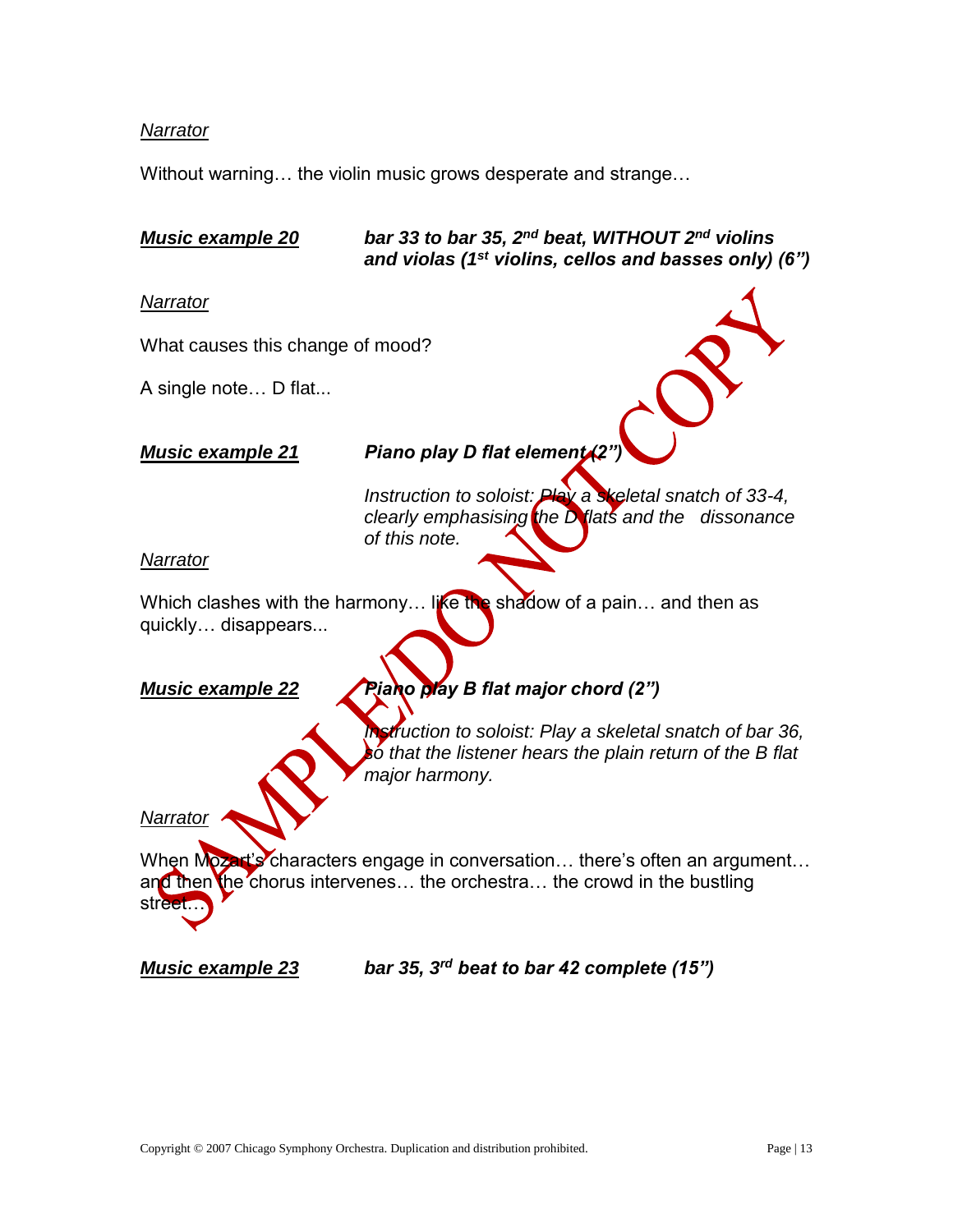Mozart endlessly plays with new characters and encounters…

just like in real *commedia* play…

A cry of anger, for example… might be answered by sweetness and consolation…

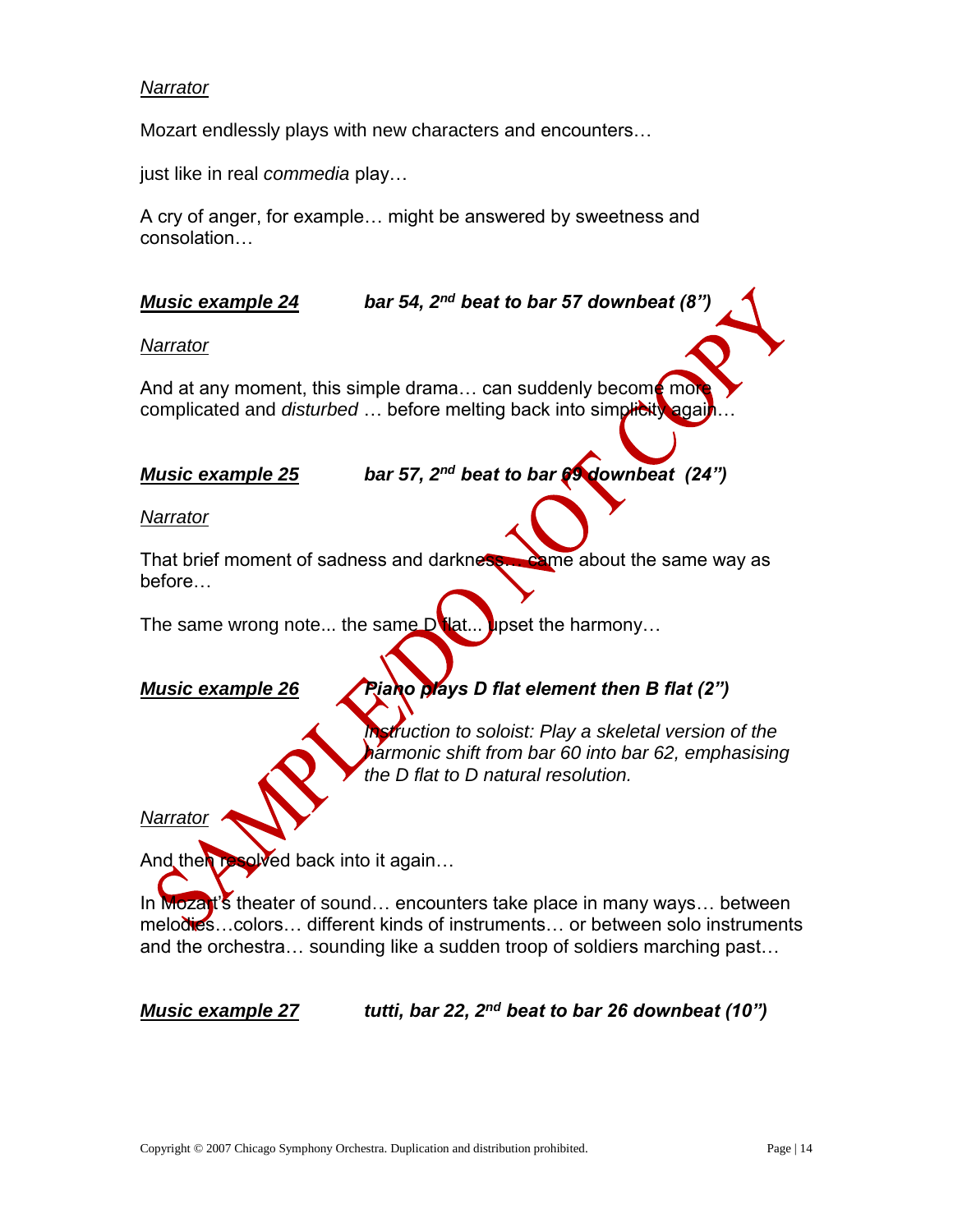Vienna was the capital of an empire… Every day there were grand events, parades, marches and processions in the street…

And every classical composer used public grandeur to give strength and drama to his music…

Mozart tried many ways of doing this… And sometimes he would change his mind…

Here in this concerto, he first wrote this…

*Music example 28 bar 39 to bar 55, 2nd beat, using old edition and omitting Bärenreiter bars 47-53 (18")*

## *Narrator*

But then he decided that was not enough... He needed something stronger, grander and more passionate…

So he dropped in an extra 7 bars... He didn't change the score... He just wrote 'NB'… *nota bene…* to remind himself…

*Music example 29 bar 39 to bar 55, 2nd beat, complete Bärenreiter (32")*

*Narrator*

Like a theater director, Mozart moves his actors in different combinations round the stage…

And then… almost without warning… he introduces a new performer…



*Music example 30 bar 66 to bar 84, 2nd beat (36")*

The scene has changed… And the actors swap parts with one another… Now the piano sings the gentle melody we heard at the beginning… And the strings take the fanfare that we first heard on the winds and horns…

*Music example 31 bar 84, 3rd beat to bar 106 downbeat (44")*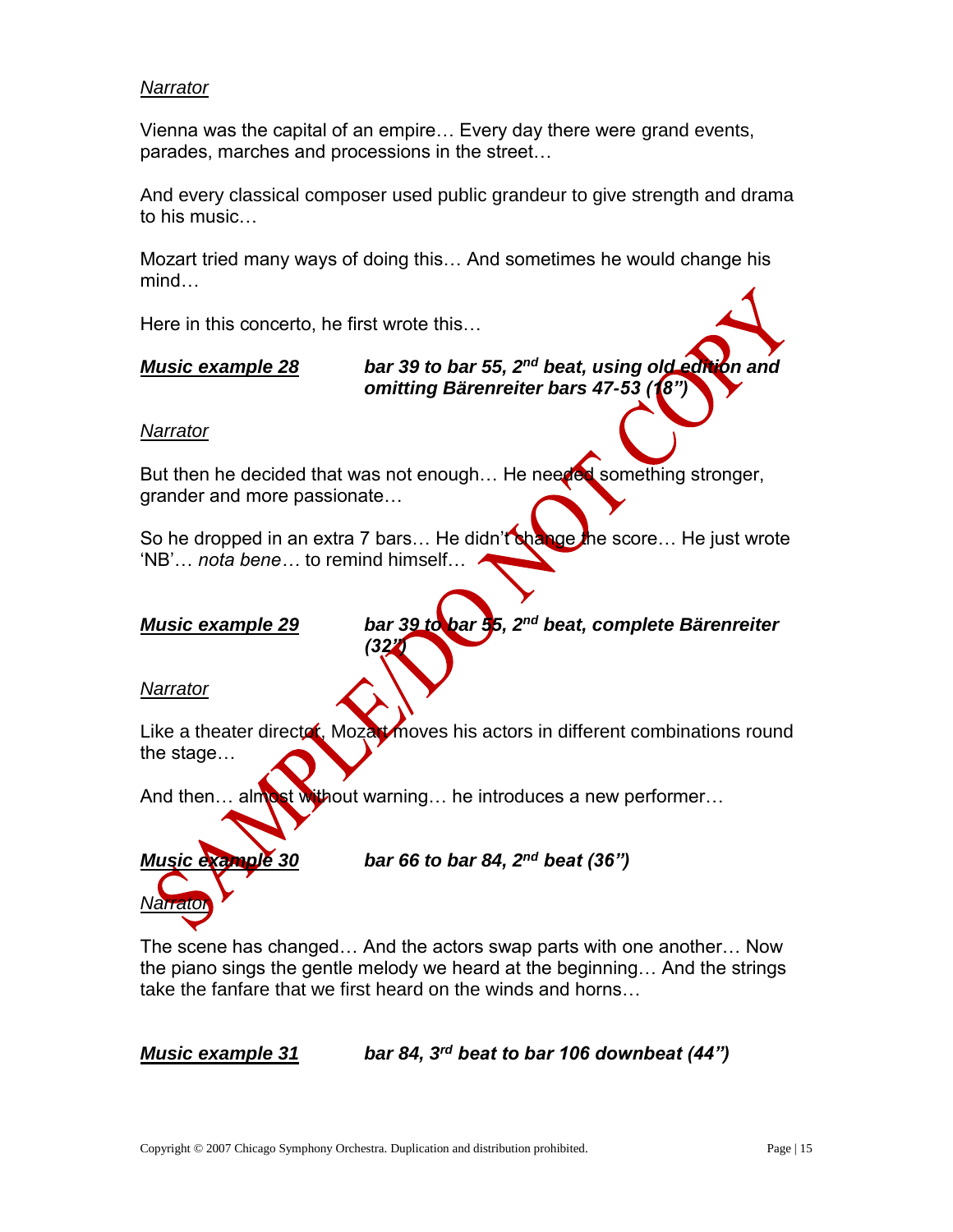Mozart wrote this piano part for himself… weaving and dancing around his colleagues in the orchestra… like Harlequin, the character he played in his own pantomime, teasing the other actors in a *commedia* show…

And he performed this music on a fortepiano… quite different from a modern grand… And because the sound was so much gentler… and the room he played in was so small… he asked for 'soloists' in the orchestra… at least while he was playing…  $\blacktriangle$ 

| <b>Music example 32</b>                    | bar 106 from $2^{nd}$ 16 <sup>th</sup> note (start of solo scale) to<br>bar 122 downbeat, using FORTEPIANO AND<br>SOLO STRINGS where marked (32") |
|--------------------------------------------|---------------------------------------------------------------------------------------------------------------------------------------------------|
| <b>Narrator</b>                            |                                                                                                                                                   |
| There's that strange D flat again          |                                                                                                                                                   |
| <b>Music example 33</b>                    | CONCERT PIANO plays D flat element (2")                                                                                                           |
|                                            |                                                                                                                                                   |
| <b>Narrator</b>                            |                                                                                                                                                   |
| Upsetting and disturbing the harmony       |                                                                                                                                                   |
|                                            | Hear how that same passage sounds on a modern piano                                                                                               |
| <b>Music example 34</b>                    | bar 106 from 2 <sup>nd</sup> 16 <sup>th</sup> note (start of scale) to bar<br>122 downbeat, using piano and fuller strings (32")                  |
| Narrator                                   |                                                                                                                                                   |
| time like a door opening into another room | Like ever <b>Y</b> dramatist, Mozart loved surprises The unexpected can happen any                                                                |
| <b>Music example 35</b>                    | bar 164 to bar 170 downbeat, piano playing only<br>what is notated in original (13")                                                              |

### *Narrator*

The piano played almost nothing there… But that's not what Mozart meant… It's only what's he wrote… He was the greatest improviser of his age… and in his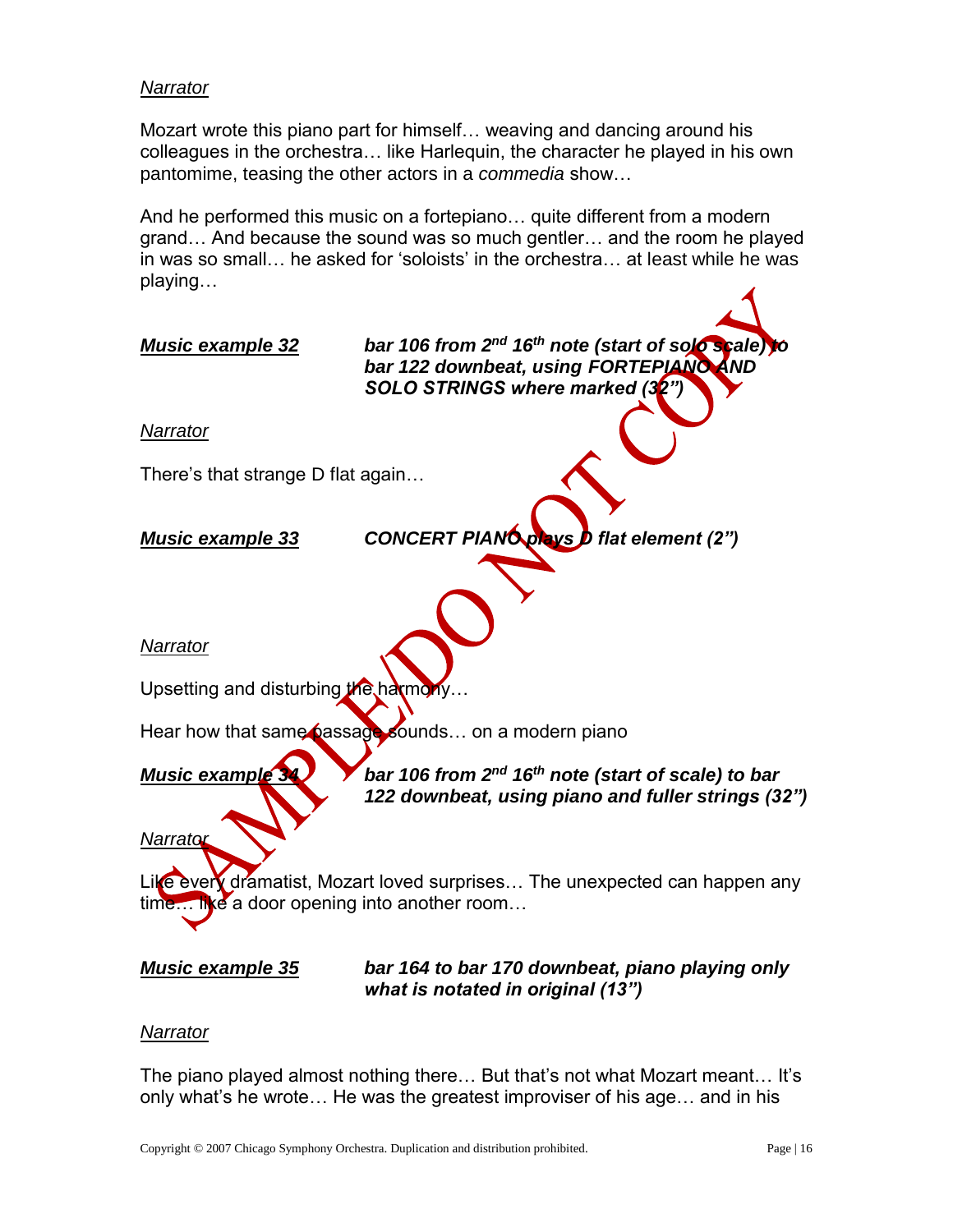score he added a little curved stroke of the pen… to remind himself to decorate the music… to make it sound perhaps like this…

### *Music example 36 bar 164 to bar 174 complete and with piano decorating as soloist sees fit in bars 168-9 (22")*

### *Narrator*

All this playfulness and decoration… is suddenly cut off by the orchestra… with those same passionate seven bars of music... *Nota bene...* that Mozart dropped in as an afterthought before…

*Music example 37 bar 175 to bar 185 downbeat (21")*

## *Narrator*

We have arrived at an ending... familiar characters grouped upon a stage... and waiting for a new scene to begin…

And now there's a change of atmosphere... as though we'd suddenly stepped out of a crowded theater... into the darkness of the street...

*Music example 38 bar 185 to bar 190 (12")*

*Narrator*

It's strange out here. more threatening... and there's that same disturbing D flat... but this time as part of a very different harmony...



# *Music example 39 Piano plays D flat element (3")*

*Instruction to soloist: Play the chord progression of 189 to 190, clearly emphasising the C sharp in the middle of the chord. Maybe let the C sharp hang over a fraction at the end.*

## *Actor*

Anyone who has witnessed the daytime racket of Vienna, with its crowds of people in the streets, will be astonished how different the city is... at night…

## *Music example 40 bar 190 to bar 204, 2nd beat, OMITTING oboe in bars 203-4 (30")*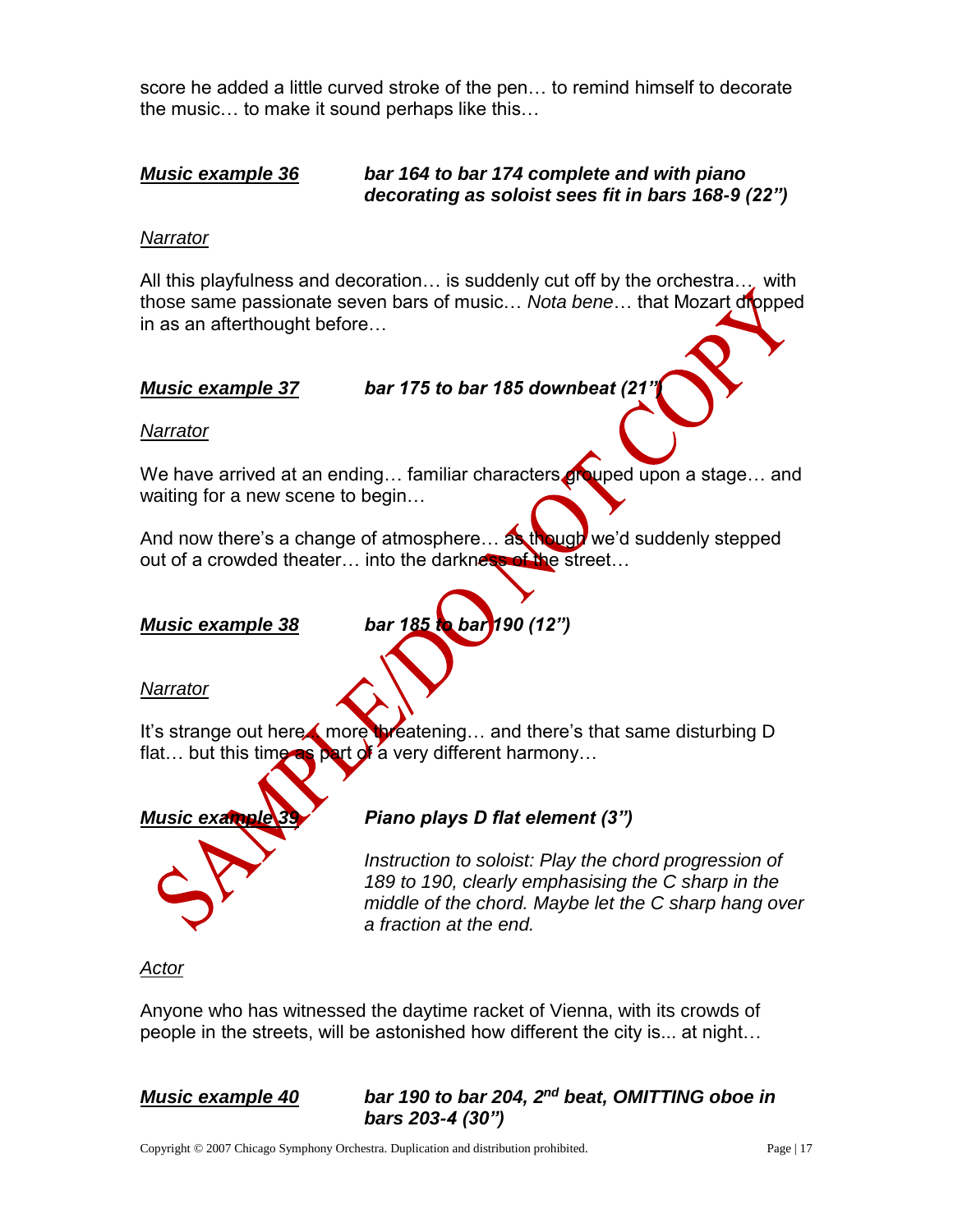SCO SARRY DIA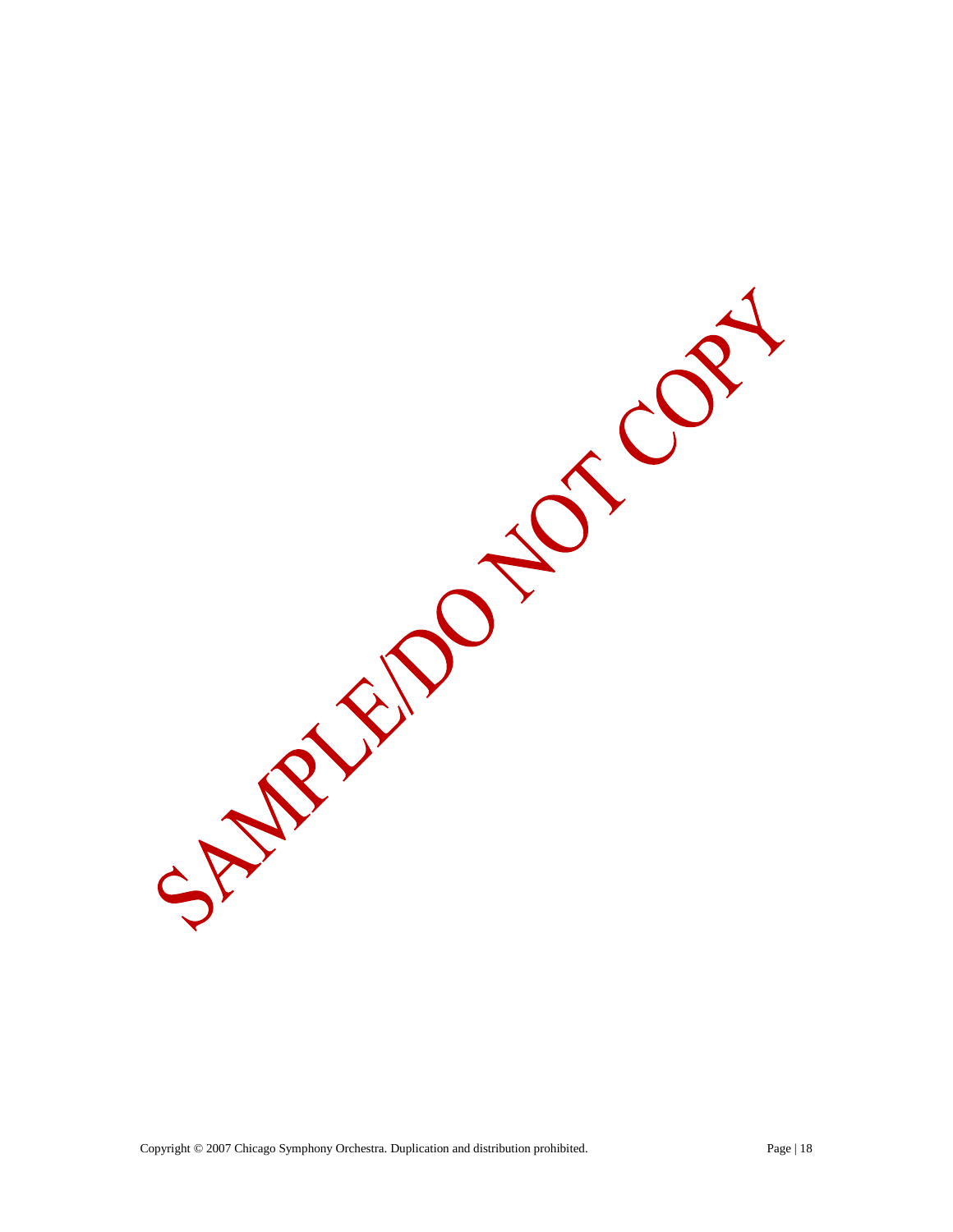What was simple now seems a mystery…

Freemasons loved mysteries… and the deep truths they imagined lay behind them… especially in science, philosophy and history…

### *Actor*

The truths of history are now more needed than they ever were in ancient times

*Music example 41 bar 203 to bar 207, oboe and bassoon* 

### *Narrator*

Mozart was discovering history too…

In the library of one of the most powerful patrons in  $\mathbf{N}$ enna... he was shown scores of pieces by older composers whose work he hardly knew...

Handel… Bach…

These private encounters with the minds of long dead masters profoundly touched him…

*Music example 42 bar 209 to 212 complete, flute, oboe and bassoon only (8")*

### *Narrator*

In this concerto, scraps and shadows of an older style of music fly past in the orchestra, while Mozart weaves fantastic modern piano sounds around...

This is a different encounter between opposites... On the one hand, deep knowledge of the olden days... On the other, freedom and life lived here and now…

*Music example 43 bar 207 (piano alone in bar 207, ie omitting orchestral downbeat in bar 207, orchestra joining back in in bar 208) to bar 217, downbeat (21")*

### *Narrator*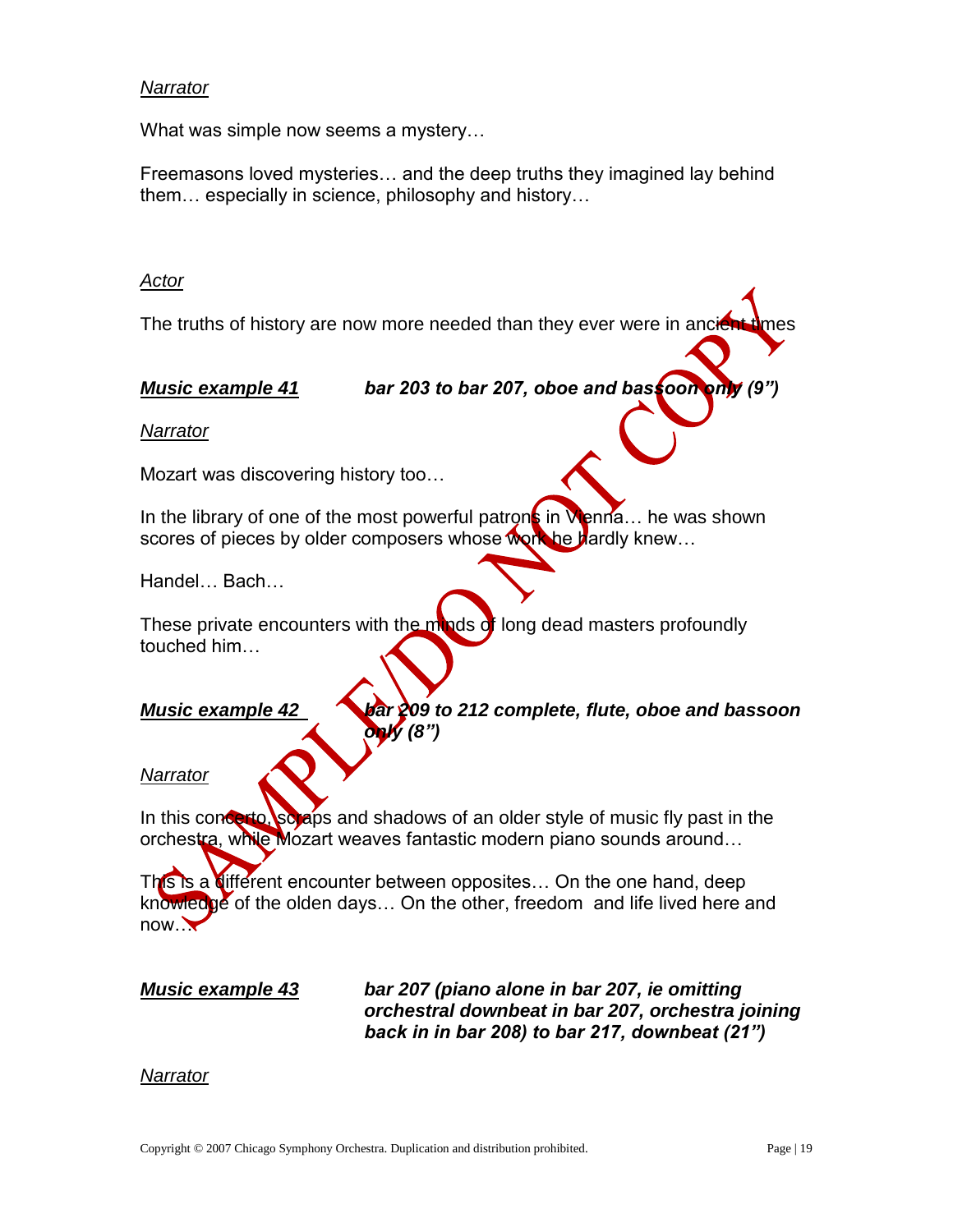Echoes of that simple melody from the beginning… and now we get the marchlike answer of the second character…

## *Music example 44 bar 217, 3rd beat to bar 221 downbeat, orchestra alone (no piano) (9")*

### *Narrator*

*Commedia dell'arte* is a comedy of simple types... And every character has a mask, embodying their qualities…

There comes a moment though, when, if we're lucky, we see behind the mask to the real person underneath…

*Music example 45 bar 225 to bar 235 downbeat (omitting orchestra on last downbeat, apart from tied note on bassoon) (20")*

*Narrator*

This is when the composer solves the myster of his drama...

the mystery of that D flat... that keeps appearing and disturbing the surrounding harmony…

*Music example 46 Piano plays C sharp element into D element (5")*

*Instruction to soloist: Play the harmonic move from bar 230 into 231, clearly emphasising the C sharp to D resolution.*



To use that favorite thought of the Freemasons… This is when the Truth is revealed…

*Music example 47 bar 235 (including bassoon note on downbeat) to bar 256 (46")*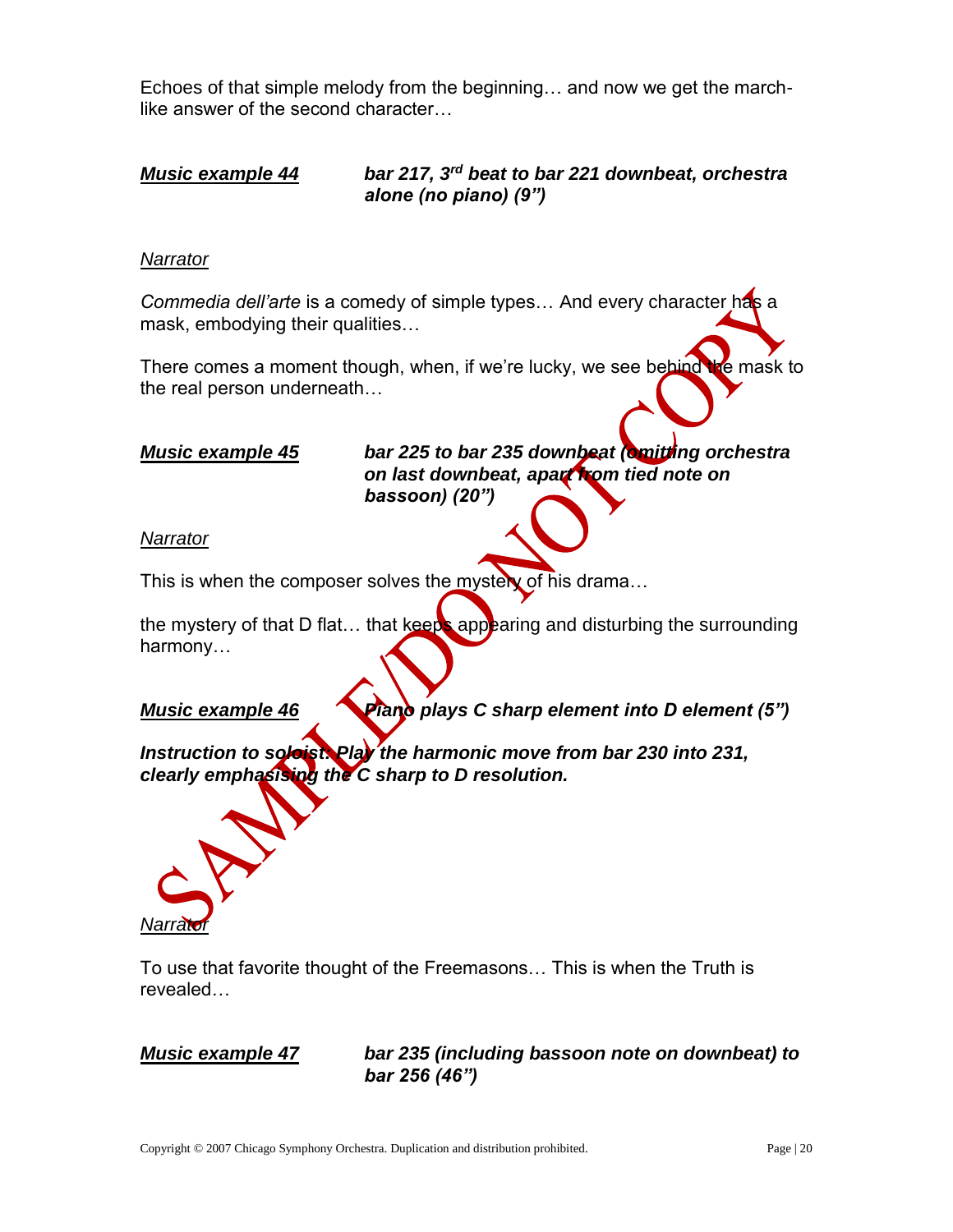And the Truth has taken us back to the beginning…

But though everything seems the same… It is not…

The characters are not quite where we saw them last… The props have shifted on the stage…

Here's one example… A passage we heard earlier…



In Mozart's concertos he left unwritten passages in his score…

'Cadenzas'… where he could improvise what came into his head…

In the 20<sup>th</sup> century someone found a piece of paper on which the composer had scribbled down the cadenzas for this concerto… perhaps to remind himself of what to play in that little room above Jahn's Restaurant…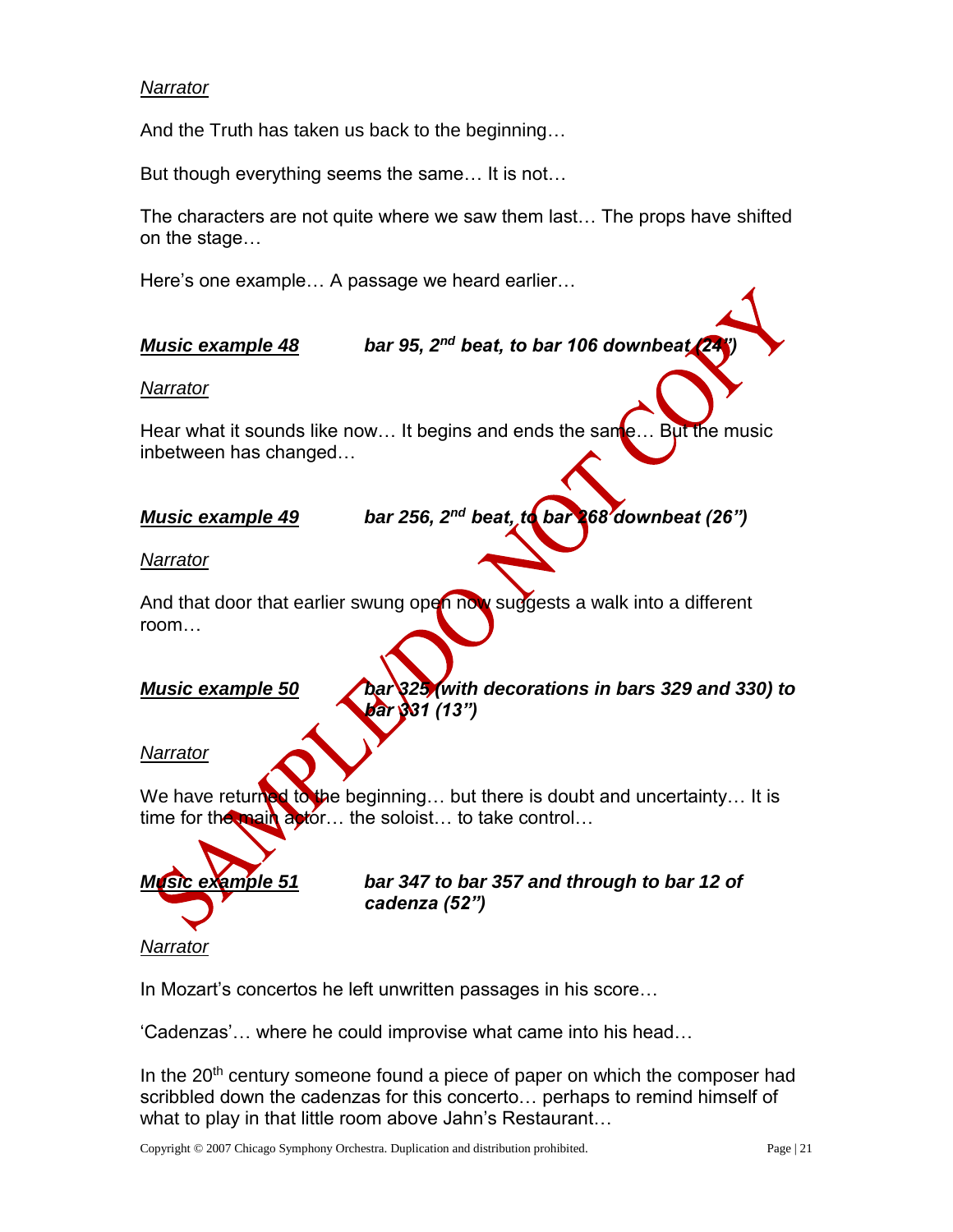What this scrap of paper shows… is that as he improvised, Mozart revisited all the different ideas in this music… but the wrong way round… back to front!…

Starting at the end… then arriving at the middle…

# *Music example 52 bar 13 of cadenza to bar 15 downbeat (6")*

*Narrator*

Next he moves to the little fanfare from the opening…

*Music example 53 bar 22 of cadenza to bar 28 (9")*

*Narrator*

And only at the end…

the innocent melody with which the concerto began

*Music example 54 bar 33 of cadenza to 2nd quarter note of bar 36 (10")*

*Narrator*

Mozart must have hoped his audience would catch such playfulness... and be pleased by it…

*Actor*

My concertos are a happy medium between what is too easy and too difficult...

**Narrato** 

But even he knew not everyone would like what he had written…

## *Actor*

Unfortunately nowadays, in order to win applause one must write stuff so stupid a coachman could sing it… or so unintelligible no sensible person could possibly understand it…